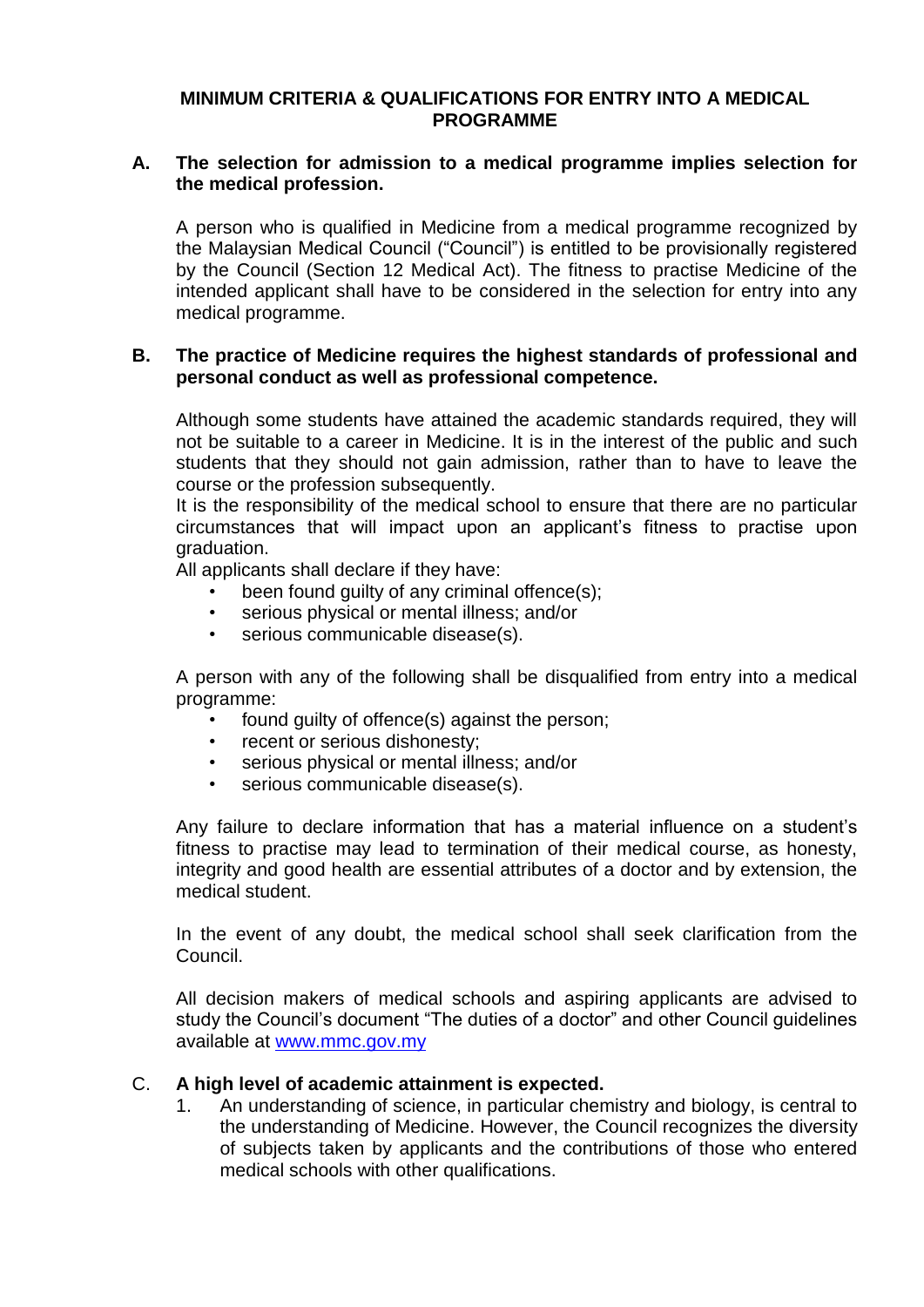- 2. All applicants shall have attained a minimum of band 4 in the Malaysian University English Test (MUET) or its equivalent;
- 3. All applicants, except those with a degree qualification in arts or humanities, shall have passed and attained a minimum of the following at School Certificate level or its equivalent:

| <b>Examinations</b>                              | <b>Requirements</b>                            |
|--------------------------------------------------|------------------------------------------------|
| <b>Sijil</b><br>Pelajaran Malaysia               | 5 Bs each in Biology, Chemistry, Physics,      |
| (SPM)                                            | Mathematics (or Additional Mathematics) and    |
|                                                  | another subject                                |
| <b>Certificate</b><br>General<br>of <sub>l</sub> | 5 Bs each in Biology, Chemistry, Physics,      |
| <b>Education Ordinary ("O")</b>                  | Mathematics (or Additional Mathematics) and    |
| levels                                           | another subject                                |
| <b>Examination</b><br><b>Unified</b>             | B4 each in 4 subjects i.e. Biology, Chemistry, |
| <b>Certificate (UEC)</b>                         | Physics (or Mathematics or Additional          |
|                                                  | Mathematics) and another subject               |

Malaysian applicants shall have also attained a credit in Bahasa Malaysia and English at SPM or its equivalent

- 4. **IN ADDITION**, all applicants, except those with a degree qualification in arts or humanities, shall have passed and attained a minimum of the following at:
	- a. **Higher School Certificate or its equivalent:**

| <b>Examinations</b>                             | <b>Requirements</b>                        |  |  |
|-------------------------------------------------|--------------------------------------------|--|--|
| Pelajaran<br>Sijil<br>Tinggi<br><b>Malaysia</b> | B<br>Grade<br>each<br>Biology,<br>in       |  |  |
| (STPM)                                          | Chemistry,<br><b>Physics</b><br>and<br>(or |  |  |
|                                                 | Mathematics)                               |  |  |
| <b>General Certificate of Education</b>         | Grade<br>B<br>each<br>Biology,<br>in.      |  |  |
| <b>Advanced ("A") levels</b>                    | Chemistry,<br><b>Physics</b><br>and<br>(or |  |  |
|                                                 | Mathematics)                               |  |  |
| <b>Matriculation</b>                            | GPA 3.0 (out of 4) each in Biology,        |  |  |
| or                                              | Chemistry, Physics and                     |  |  |
| <b>Foundation in Science</b>                    | <b>Mathematics</b>                         |  |  |
| <b>or</b>                                       |                                            |  |  |
| <b>Pre- Medical course</b>                      |                                            |  |  |
| (Provided the course is not less than 1         |                                            |  |  |
| year in the same institution                    |                                            |  |  |
| and                                             |                                            |  |  |
| accredited                                      |                                            |  |  |
| and                                             |                                            |  |  |
| the minimum entry qualification is 5 Bs         |                                            |  |  |
| each in Biology, Chemistry, Physics,            |                                            |  |  |
| <b>Mathematics (or Additional</b>               |                                            |  |  |
| Mathematics) and another subject at             |                                            |  |  |
| School Certificate level or its                 |                                            |  |  |
| equivalent)                                     |                                            |  |  |
| <b>United Education Certificate (UEC)</b>       | B4 each in Biology, Chemistry,             |  |  |
|                                                 | Physics, Mathematics and                   |  |  |
|                                                 | <b>Additional Mathematics</b>              |  |  |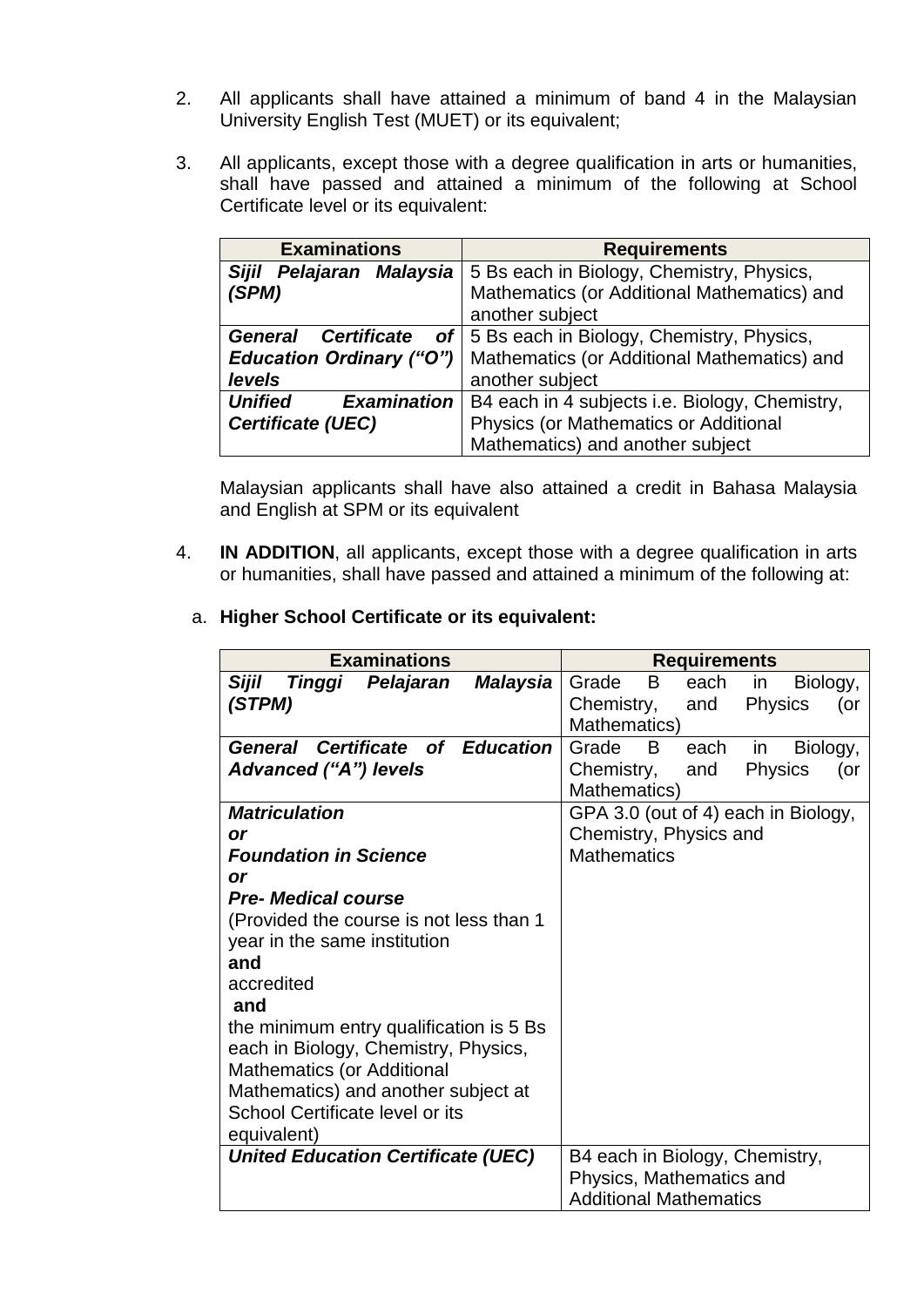| <b>Monash University Foundation Pre-</b><br>Aggregate or average of 80%<br><b>University Program (MUFY)</b><br>or<br>80% ATAR or its equivalent<br>or<br><b>University of New South Wales</b><br>and<br>(UNSW) Foundation<br>80% each in Biology, Chemistry,<br><b>Physics (or Mathematics)</b><br>or<br><b>Western Australia Curriculum</b><br><b>Council</b><br>or<br><b>HSC Sydney Australia</b><br>or<br><b>Trinity College Foundation Studies</b><br>or<br><b>Australian Universities Foundation</b><br><b>Programmes</b><br><b>or</b><br><b>South Australian Matriculation</b><br>(SAM)<br>or<br><b>Victorian Certificate of Education,</b><br><b>Australia Year 12</b><br><b>National Certificate of Educational</b><br>80% each in Biology, Chemistry,<br><b>Achievement (NCEA) Level 3</b><br><b>Physics and Mathematics</b><br><b>or</b><br><b>New Zealand Bursary</b><br><b>Canadian Pre-University (CPU)</b><br>Average of 80%<br>and<br>or<br><b>Canadian International Matriculation</b><br>80% each in Biology, Chemistry,<br>Program (CIMP / Canadian Grade<br><b>Physics (or Mathematics)</b><br>12/13<br><b>Indian Pre-university</b><br>70% each in Biology, Chemistry,<br><b>Physics and Mathematics</b><br><b>American High School with</b><br>Grade 4 each in Biology,<br><b>Advanced Placement (AP)</b><br>Chemistry, Physics and<br><b>Mathematics</b><br>30 points with a minimum of 2<br>International Baccalaureate (IB)<br>science subjects at Higher Level<br>(HL) and 1 at Standard Level<br>and<br>attained a minimum score of 4 |  |  |
|-----------------------------------------------------------------------------------------------------------------------------------------------------------------------------------------------------------------------------------------------------------------------------------------------------------------------------------------------------------------------------------------------------------------------------------------------------------------------------------------------------------------------------------------------------------------------------------------------------------------------------------------------------------------------------------------------------------------------------------------------------------------------------------------------------------------------------------------------------------------------------------------------------------------------------------------------------------------------------------------------------------------------------------------------------------------------------------------------------------------------------------------------------------------------------------------------------------------------------------------------------------------------------------------------------------------------------------------------------------------------------------------------------------------------------------------------------------------------------------------------------------------------------------------------------------------|--|--|
|                                                                                                                                                                                                                                                                                                                                                                                                                                                                                                                                                                                                                                                                                                                                                                                                                                                                                                                                                                                                                                                                                                                                                                                                                                                                                                                                                                                                                                                                                                                                                                 |  |  |
|                                                                                                                                                                                                                                                                                                                                                                                                                                                                                                                                                                                                                                                                                                                                                                                                                                                                                                                                                                                                                                                                                                                                                                                                                                                                                                                                                                                                                                                                                                                                                                 |  |  |
|                                                                                                                                                                                                                                                                                                                                                                                                                                                                                                                                                                                                                                                                                                                                                                                                                                                                                                                                                                                                                                                                                                                                                                                                                                                                                                                                                                                                                                                                                                                                                                 |  |  |
|                                                                                                                                                                                                                                                                                                                                                                                                                                                                                                                                                                                                                                                                                                                                                                                                                                                                                                                                                                                                                                                                                                                                                                                                                                                                                                                                                                                                                                                                                                                                                                 |  |  |
|                                                                                                                                                                                                                                                                                                                                                                                                                                                                                                                                                                                                                                                                                                                                                                                                                                                                                                                                                                                                                                                                                                                                                                                                                                                                                                                                                                                                                                                                                                                                                                 |  |  |
|                                                                                                                                                                                                                                                                                                                                                                                                                                                                                                                                                                                                                                                                                                                                                                                                                                                                                                                                                                                                                                                                                                                                                                                                                                                                                                                                                                                                                                                                                                                                                                 |  |  |
|                                                                                                                                                                                                                                                                                                                                                                                                                                                                                                                                                                                                                                                                                                                                                                                                                                                                                                                                                                                                                                                                                                                                                                                                                                                                                                                                                                                                                                                                                                                                                                 |  |  |
|                                                                                                                                                                                                                                                                                                                                                                                                                                                                                                                                                                                                                                                                                                                                                                                                                                                                                                                                                                                                                                                                                                                                                                                                                                                                                                                                                                                                                                                                                                                                                                 |  |  |
|                                                                                                                                                                                                                                                                                                                                                                                                                                                                                                                                                                                                                                                                                                                                                                                                                                                                                                                                                                                                                                                                                                                                                                                                                                                                                                                                                                                                                                                                                                                                                                 |  |  |
|                                                                                                                                                                                                                                                                                                                                                                                                                                                                                                                                                                                                                                                                                                                                                                                                                                                                                                                                                                                                                                                                                                                                                                                                                                                                                                                                                                                                                                                                                                                                                                 |  |  |
|                                                                                                                                                                                                                                                                                                                                                                                                                                                                                                                                                                                                                                                                                                                                                                                                                                                                                                                                                                                                                                                                                                                                                                                                                                                                                                                                                                                                                                                                                                                                                                 |  |  |
|                                                                                                                                                                                                                                                                                                                                                                                                                                                                                                                                                                                                                                                                                                                                                                                                                                                                                                                                                                                                                                                                                                                                                                                                                                                                                                                                                                                                                                                                                                                                                                 |  |  |
|                                                                                                                                                                                                                                                                                                                                                                                                                                                                                                                                                                                                                                                                                                                                                                                                                                                                                                                                                                                                                                                                                                                                                                                                                                                                                                                                                                                                                                                                                                                                                                 |  |  |
|                                                                                                                                                                                                                                                                                                                                                                                                                                                                                                                                                                                                                                                                                                                                                                                                                                                                                                                                                                                                                                                                                                                                                                                                                                                                                                                                                                                                                                                                                                                                                                 |  |  |
|                                                                                                                                                                                                                                                                                                                                                                                                                                                                                                                                                                                                                                                                                                                                                                                                                                                                                                                                                                                                                                                                                                                                                                                                                                                                                                                                                                                                                                                                                                                                                                 |  |  |
|                                                                                                                                                                                                                                                                                                                                                                                                                                                                                                                                                                                                                                                                                                                                                                                                                                                                                                                                                                                                                                                                                                                                                                                                                                                                                                                                                                                                                                                                                                                                                                 |  |  |
|                                                                                                                                                                                                                                                                                                                                                                                                                                                                                                                                                                                                                                                                                                                                                                                                                                                                                                                                                                                                                                                                                                                                                                                                                                                                                                                                                                                                                                                                                                                                                                 |  |  |
|                                                                                                                                                                                                                                                                                                                                                                                                                                                                                                                                                                                                                                                                                                                                                                                                                                                                                                                                                                                                                                                                                                                                                                                                                                                                                                                                                                                                                                                                                                                                                                 |  |  |
|                                                                                                                                                                                                                                                                                                                                                                                                                                                                                                                                                                                                                                                                                                                                                                                                                                                                                                                                                                                                                                                                                                                                                                                                                                                                                                                                                                                                                                                                                                                                                                 |  |  |
|                                                                                                                                                                                                                                                                                                                                                                                                                                                                                                                                                                                                                                                                                                                                                                                                                                                                                                                                                                                                                                                                                                                                                                                                                                                                                                                                                                                                                                                                                                                                                                 |  |  |
|                                                                                                                                                                                                                                                                                                                                                                                                                                                                                                                                                                                                                                                                                                                                                                                                                                                                                                                                                                                                                                                                                                                                                                                                                                                                                                                                                                                                                                                                                                                                                                 |  |  |
|                                                                                                                                                                                                                                                                                                                                                                                                                                                                                                                                                                                                                                                                                                                                                                                                                                                                                                                                                                                                                                                                                                                                                                                                                                                                                                                                                                                                                                                                                                                                                                 |  |  |
|                                                                                                                                                                                                                                                                                                                                                                                                                                                                                                                                                                                                                                                                                                                                                                                                                                                                                                                                                                                                                                                                                                                                                                                                                                                                                                                                                                                                                                                                                                                                                                 |  |  |
|                                                                                                                                                                                                                                                                                                                                                                                                                                                                                                                                                                                                                                                                                                                                                                                                                                                                                                                                                                                                                                                                                                                                                                                                                                                                                                                                                                                                                                                                                                                                                                 |  |  |
|                                                                                                                                                                                                                                                                                                                                                                                                                                                                                                                                                                                                                                                                                                                                                                                                                                                                                                                                                                                                                                                                                                                                                                                                                                                                                                                                                                                                                                                                                                                                                                 |  |  |
|                                                                                                                                                                                                                                                                                                                                                                                                                                                                                                                                                                                                                                                                                                                                                                                                                                                                                                                                                                                                                                                                                                                                                                                                                                                                                                                                                                                                                                                                                                                                                                 |  |  |
|                                                                                                                                                                                                                                                                                                                                                                                                                                                                                                                                                                                                                                                                                                                                                                                                                                                                                                                                                                                                                                                                                                                                                                                                                                                                                                                                                                                                                                                                                                                                                                 |  |  |
|                                                                                                                                                                                                                                                                                                                                                                                                                                                                                                                                                                                                                                                                                                                                                                                                                                                                                                                                                                                                                                                                                                                                                                                                                                                                                                                                                                                                                                                                                                                                                                 |  |  |
|                                                                                                                                                                                                                                                                                                                                                                                                                                                                                                                                                                                                                                                                                                                                                                                                                                                                                                                                                                                                                                                                                                                                                                                                                                                                                                                                                                                                                                                                                                                                                                 |  |  |
|                                                                                                                                                                                                                                                                                                                                                                                                                                                                                                                                                                                                                                                                                                                                                                                                                                                                                                                                                                                                                                                                                                                                                                                                                                                                                                                                                                                                                                                                                                                                                                 |  |  |
|                                                                                                                                                                                                                                                                                                                                                                                                                                                                                                                                                                                                                                                                                                                                                                                                                                                                                                                                                                                                                                                                                                                                                                                                                                                                                                                                                                                                                                                                                                                                                                 |  |  |
|                                                                                                                                                                                                                                                                                                                                                                                                                                                                                                                                                                                                                                                                                                                                                                                                                                                                                                                                                                                                                                                                                                                                                                                                                                                                                                                                                                                                                                                                                                                                                                 |  |  |
|                                                                                                                                                                                                                                                                                                                                                                                                                                                                                                                                                                                                                                                                                                                                                                                                                                                                                                                                                                                                                                                                                                                                                                                                                                                                                                                                                                                                                                                                                                                                                                 |  |  |
|                                                                                                                                                                                                                                                                                                                                                                                                                                                                                                                                                                                                                                                                                                                                                                                                                                                                                                                                                                                                                                                                                                                                                                                                                                                                                                                                                                                                                                                                                                                                                                 |  |  |
|                                                                                                                                                                                                                                                                                                                                                                                                                                                                                                                                                                                                                                                                                                                                                                                                                                                                                                                                                                                                                                                                                                                                                                                                                                                                                                                                                                                                                                                                                                                                                                 |  |  |
|                                                                                                                                                                                                                                                                                                                                                                                                                                                                                                                                                                                                                                                                                                                                                                                                                                                                                                                                                                                                                                                                                                                                                                                                                                                                                                                                                                                                                                                                                                                                                                 |  |  |
|                                                                                                                                                                                                                                                                                                                                                                                                                                                                                                                                                                                                                                                                                                                                                                                                                                                                                                                                                                                                                                                                                                                                                                                                                                                                                                                                                                                                                                                                                                                                                                 |  |  |
|                                                                                                                                                                                                                                                                                                                                                                                                                                                                                                                                                                                                                                                                                                                                                                                                                                                                                                                                                                                                                                                                                                                                                                                                                                                                                                                                                                                                                                                                                                                                                                 |  |  |
|                                                                                                                                                                                                                                                                                                                                                                                                                                                                                                                                                                                                                                                                                                                                                                                                                                                                                                                                                                                                                                                                                                                                                                                                                                                                                                                                                                                                                                                                                                                                                                 |  |  |
|                                                                                                                                                                                                                                                                                                                                                                                                                                                                                                                                                                                                                                                                                                                                                                                                                                                                                                                                                                                                                                                                                                                                                                                                                                                                                                                                                                                                                                                                                                                                                                 |  |  |
|                                                                                                                                                                                                                                                                                                                                                                                                                                                                                                                                                                                                                                                                                                                                                                                                                                                                                                                                                                                                                                                                                                                                                                                                                                                                                                                                                                                                                                                                                                                                                                 |  |  |
|                                                                                                                                                                                                                                                                                                                                                                                                                                                                                                                                                                                                                                                                                                                                                                                                                                                                                                                                                                                                                                                                                                                                                                                                                                                                                                                                                                                                                                                                                                                                                                 |  |  |
|                                                                                                                                                                                                                                                                                                                                                                                                                                                                                                                                                                                                                                                                                                                                                                                                                                                                                                                                                                                                                                                                                                                                                                                                                                                                                                                                                                                                                                                                                                                                                                 |  |  |
| each in Biology, Chemistry,                                                                                                                                                                                                                                                                                                                                                                                                                                                                                                                                                                                                                                                                                                                                                                                                                                                                                                                                                                                                                                                                                                                                                                                                                                                                                                                                                                                                                                                                                                                                     |  |  |
| <b>Physics and Mathematics</b>                                                                                                                                                                                                                                                                                                                                                                                                                                                                                                                                                                                                                                                                                                                                                                                                                                                                                                                                                                                                                                                                                                                                                                                                                                                                                                                                                                                                                                                                                                                                  |  |  |

a. Or Diploma Level:

| <b>Examinations</b>                          | <b>Requirements</b> | <b>Score type</b> |
|----------------------------------------------|---------------------|-------------------|
| <b>Diploma in Health Sciences, (Provided</b> | <b>CGPA 3.5</b>     | CGPA (out of 4)   |
| the course is not less than 2 years in the   |                     |                   |
| same institution                             |                     |                   |
| and                                          |                     |                   |
| accredited                                   |                     |                   |
| and                                          |                     |                   |